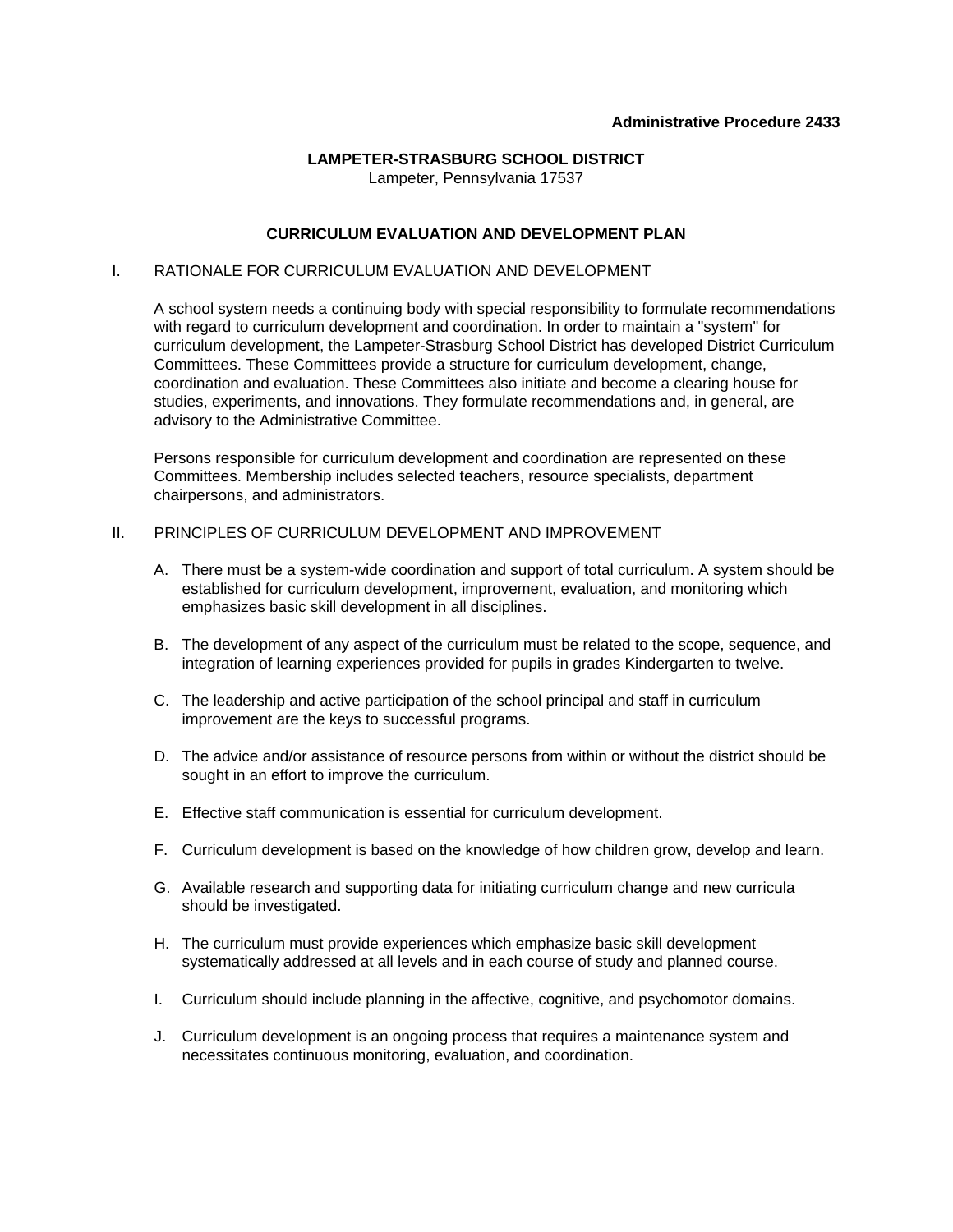### III. PRINCIPLES FOR QUALITY LEARNING EXPERIENCES

 Quality learning experiences are inherent in an effective curriculum program. These experiences need to be:

Meaningful - providing opportunities for students to discover meaning, to make sense of their experience and to integrate knowledge

Involving - providing opportunities to become actively engaged in meaningful experiences

Diverse - using many learning styles, modalities and talents

Ethical - providing positive activities which dignifies the students and their experiences

Challenging - providing students new information and how to process it to meaningful situations

Appropriate - directly related to the context and the participant

Relevant - relates to and contributes to the unit objective(s)

#### IV. DISTRICT CURRICULUM COMMITTEE COMPOSITION

 The District Committees' memberships includes department chairpersons, grade level representatives, classroom teachers, principals, and the Assistant Superintendent. The school administration will appoint a teacher to serve as the chairperson of each Committee for a two year term. Members to serve on the Committee are invited to do so by the principals and the Assistant Superintendent. Members are invited to serve on a yearly basis. Additional personnel, resource people, and members of the community and student body may be added to supplement the activities of the Committee.

#### V. GENERAL ASSUMPTIONS, PRACTICES AND PROCEDURES

- A. The District Curriculum Committees meet, on an average, three times per year. Additional meetings are called as needed to complete specific activities.
- B. The Committees are directed to accomplish developmental curriculum tasks. The goal is to improve curriculum and learning through coordination, developmental activities, and constant review of the status of curriculum and learning in the district.
- C. Needs assessments and evaluations of the curriculum practices in the district are conducted by the Committee in a systematic and structured sequence.
- D. The Committees keep the teaching staff and administrators informed through published minutes of all meetings.
- E. The Committee presents reports to the Administrative Committee for action.
- F. The Academic Committee, or other appropriate committee of the school board, receives recommendations from the Administrative Committee for discussion and support for action by the school board. For information purposes, the Academic Committee also receives reports and presentations from teachers, department members, and administrators.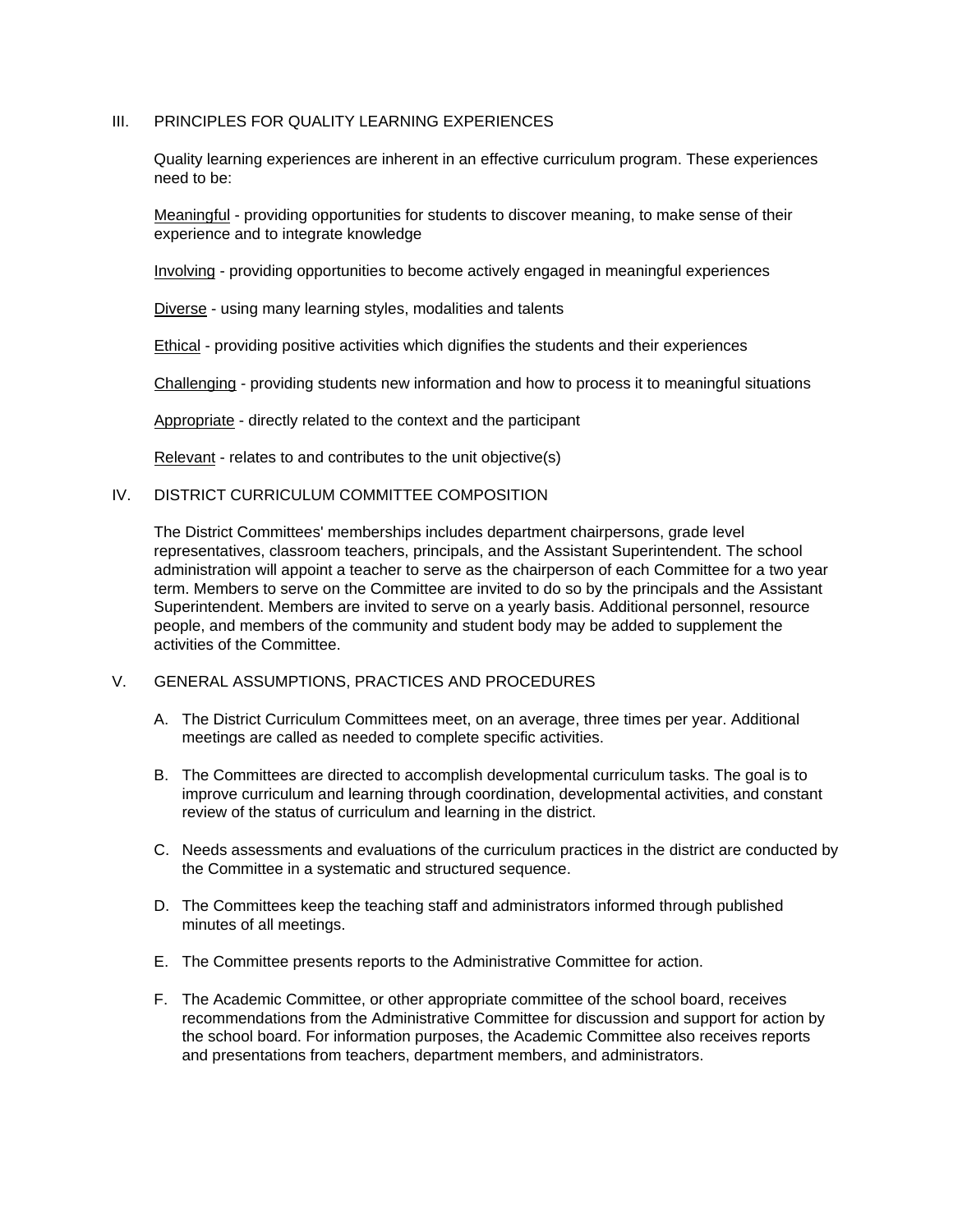### VI. CURRICULUM REVISION

- A. A specific schedule for revising the various instructional areas will:
	- 1. Provide a logical sequence of activities to be followed in assessing and revising the curriculum.
	- 2. Assure that every identified curricular area is examined on a five (5) year cycle.
	- 3. Provide better coordination in preparation of planned courses.
	- 4. Provide a basis for budgeting in the area of curriculum.
	- 5. Provide regular communication to the School Board, via the Academic Committee, in terms of progress and current status of curricular areas.
	- 6. Provide adequate resources for staff inservice programs as needed.
- B. Curriculum Revision Cycle
	- 1. **Needs Assessment**
	- 2. **Planning and Development**
	- 3. **Implementation**
	- 4. **Evaluation**
- VII. CURRICULUM EVALUATION AND DEVELOPMENT PLAN
	- A. **Needs Assessment**
		- 1. Define program needs in relation to:
			- a. District scope and sequence of current planned courses
			- b. Program balance and consistency
			- c. Grade level and age appropriateness
			- d. Established goals, continuity and priorities
			- e. Relevance to the students' needs
			- f. Alignment with Pennsylvania Academic Standard
		- 2. Define pupil needs in relation to:
			- a. Educational needs present and future
			- b. Personal needs present and future
			- c. Test results local, state and national
			- d. Surveys both specific and general
			- e. Learning styles
			- f. Proficiency on Pennsylvania Academic Standards
		- 3. Define staff needs in relation to:
			- a. Teaching strategies
			- b. Learning styles of pupils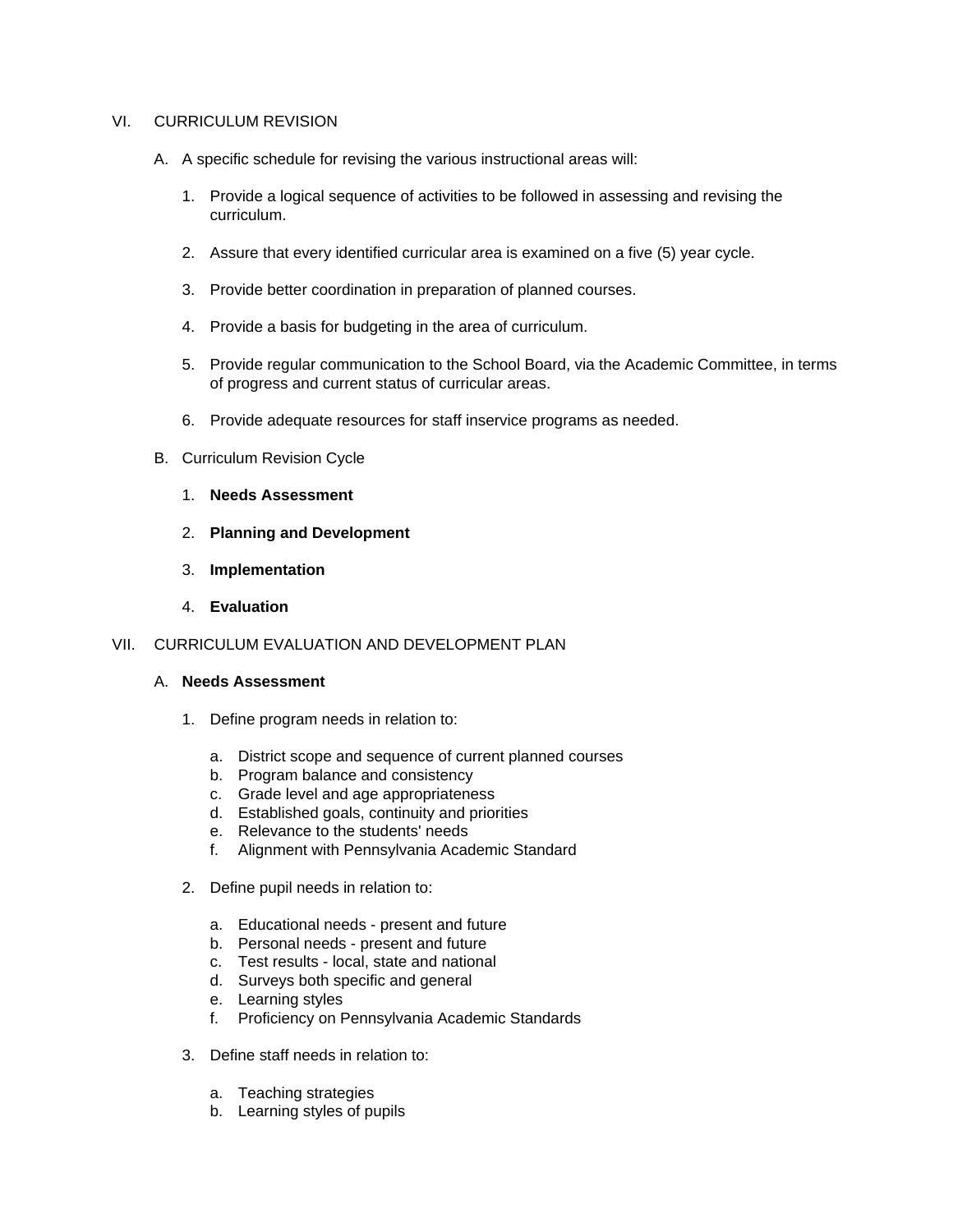- c. Improving pupil performance
- d. Evaluating curriculum and learning
- e. Interpreting course content in providing a balanced program
- 4. Define community needs in relation to:
	- a. Needs and aspirations
	- b. Attitude toward the educational program
	- c. Cultural and aesthetic climate
	- d. Support and involvement

## B. **Planning and Development**

- 1. Develop goals based upon:
	- a. Needs assessment results
	- b. Research and accepted practices
	- c. Requirements of the local education agency
	- d. Requirements of the State and Federal Government
- 2. Develop objectives based upon:
	- a. Established goals and objectives
	- b. Clarity and measurability
	- c. Relevance to implementation
- 3. Develop a balanced program of studies in relation to:
	- a. Established goals and objectives
	- b. Scope and sequence
	- c. Essential knowledge and skills, defined by Pennsylvania Academic Standards
	- d. Elective courses which enable pupils to develop and pursue special interests
	- e. Integration of knowledge and skills with other disciplines
	- f. Reinforcement of skills for learning in many subject areas
	- g. Enrichment opportunities enabling pupils to expand their knowledge and pursue wider horizons
	- h. Responsiveness to the special needs of students
	- i. Meaningful and exciting activities and experiences
	- j. Students' involvement and active participation
	- k. Learning styles, modalities and talents of students
	- l. Providing students an opportunity to expand and search for new horizons and challenges
	- m. Appropriateness of the context for the participant
	- n. Relevance to the needs of the students and their educational objectives
- 4. Consider resources needed to:
	- a. Support the educational expertise of the teaching staff
	- b. Support the administrative staff
	- c. Provide adequate training, inservice, etc.
	- d. Encourage community support and involvement
	- e. Secure support of the community and other agencies